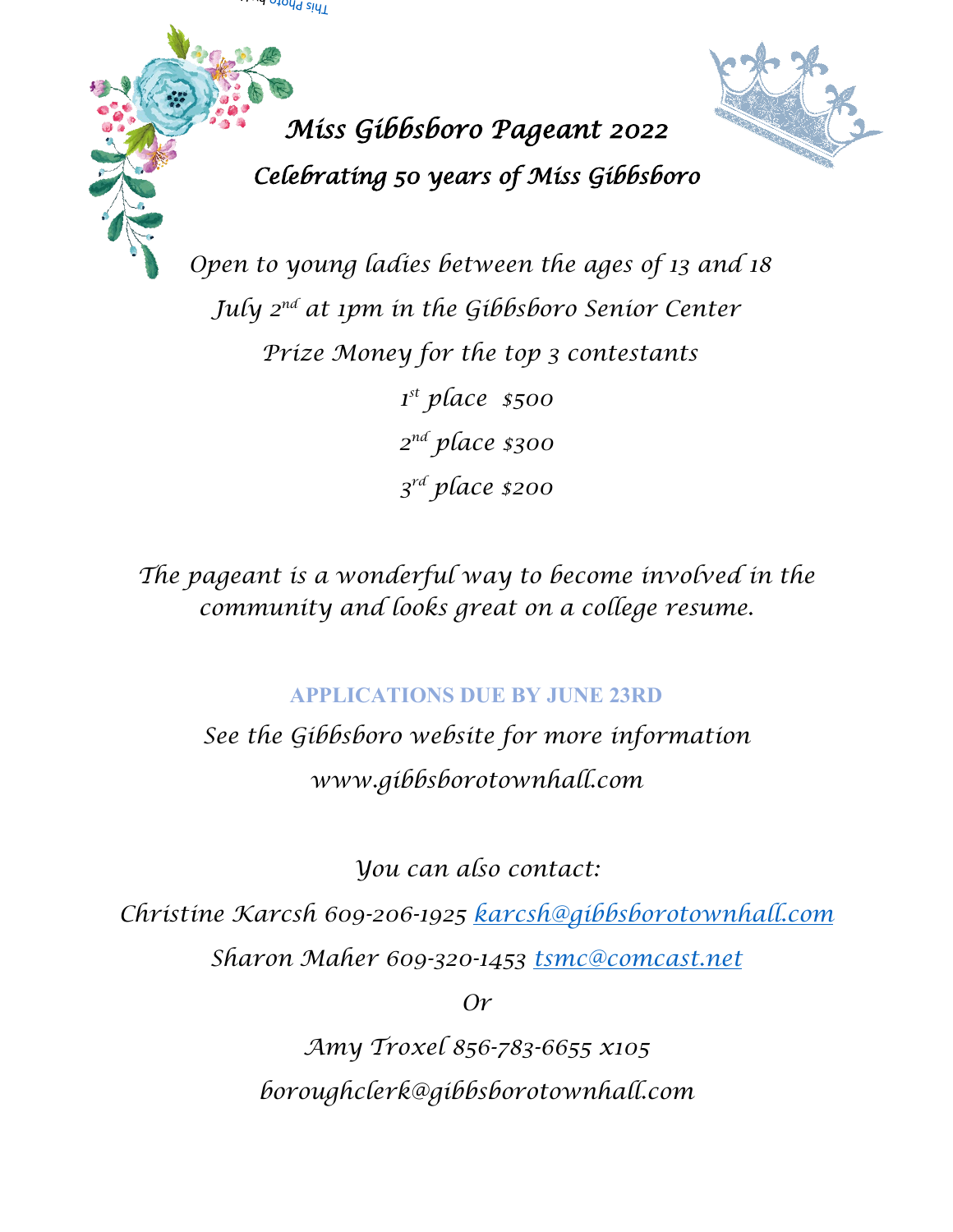#### **SHARE 10 FACTS ABOUT YOURSELF…**

Thank you for entering the Miss Gibbsboro Pageant. Please complete this fact sheet and return it by 6/23/22 to the Borough Clerk, Amy Troxel, or email it to Sharon Maher at tsmc@comcast.net. Facts can include a variety of things, such as, "I have two brothers and have lived in Gibbsboro all my life," as well as your hobbies and accomplishments. If you have any questions, call **Sharon Maher at 856-784-9804**.

|     | $\begin{tabular}{ c c c c } \hline \multicolumn{3}{ c }{\text{NAME}} & \multicolumn{3}{ c }{\text{NAME}}\\ \hline \multicolumn{3}{ c }{\text{NAME}} & \multicolumn{3}{ c }{\text{NAME}}\\ \hline \multicolumn{3}{ c }{\text{NAME}} & \multicolumn{3}{ c }{\text{new}}\\ \hline \multicolumn{3}{ c }{\text{NAME}} & \multicolumn{3}{ c }{\text{new}}\\ \hline \multicolumn{3}{ c }{\text{NAME}} & \multicolumn{3}{ c }{\text{new}}\\ \hline \multicolumn{3}{ c }{\text{new}}$ | $AGE$ <sub>_______</sub> |
|-----|------------------------------------------------------------------------------------------------------------------------------------------------------------------------------------------------------------------------------------------------------------------------------------------------------------------------------------------------------------------------------------------------------------------------------------------------------------------------------|--------------------------|
|     | ADDRESS (Gibbsboro, NJ)                                                                                                                                                                                                                                                                                                                                                                                                                                                      |                          |
|     | PHONE EMAIL                                                                                                                                                                                                                                                                                                                                                                                                                                                                  |                          |
|     |                                                                                                                                                                                                                                                                                                                                                                                                                                                                              |                          |
|     | $1.$ $\overline{\phantom{a}}$                                                                                                                                                                                                                                                                                                                                                                                                                                                |                          |
|     | 2. $\overline{\phantom{a}}$                                                                                                                                                                                                                                                                                                                                                                                                                                                  |                          |
|     | $\frac{3}{2}$                                                                                                                                                                                                                                                                                                                                                                                                                                                                |                          |
|     |                                                                                                                                                                                                                                                                                                                                                                                                                                                                              |                          |
|     | $\mathcal{A}$ . $\qquad \qquad$                                                                                                                                                                                                                                                                                                                                                                                                                                              |                          |
|     | $\frac{1}{2}$                                                                                                                                                                                                                                                                                                                                                                                                                                                                |                          |
|     | 6.                                                                                                                                                                                                                                                                                                                                                                                                                                                                           |                          |
|     |                                                                                                                                                                                                                                                                                                                                                                                                                                                                              |                          |
|     | 7.                                                                                                                                                                                                                                                                                                                                                                                                                                                                           |                          |
|     | 8.                                                                                                                                                                                                                                                                                                                                                                                                                                                                           |                          |
|     | 9.                                                                                                                                                                                                                                                                                                                                                                                                                                                                           |                          |
| 10. |                                                                                                                                                                                                                                                                                                                                                                                                                                                                              |                          |

## *Answers can be hand-written on this sheet or typed on separate piece of paper.*